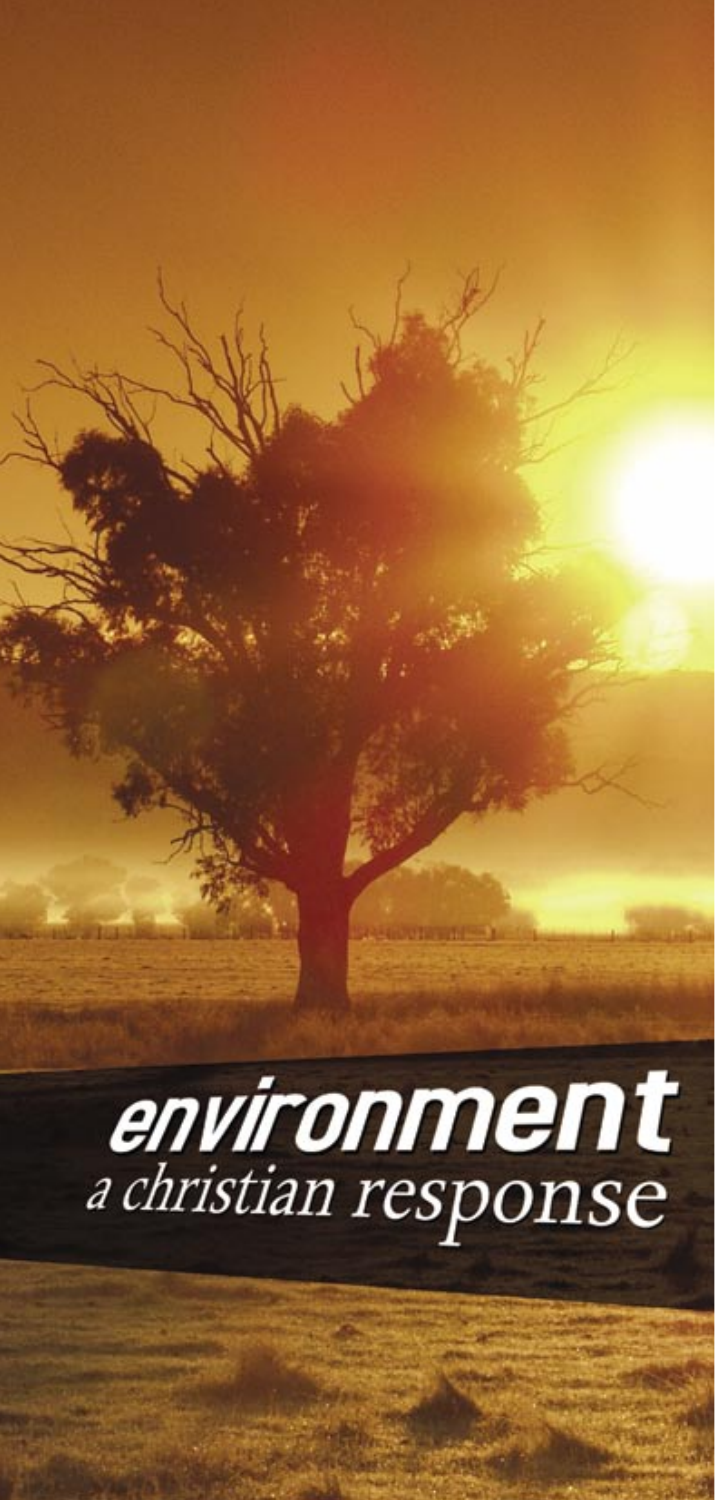## the environment

should I vote n?

are plastic shopping bags really<br>that much of a problem?

e're thinking about our natural environment as never before. Even the most environmentally insensitive of us have fleeting thoughts about it; and for some younger people, environmental degradation is as serious a worry as was the threat of nuclear war to their parents. It's complex, there are many unanswered questions, and most of us don't even know where to begin.

This booklet is an attempt to show what Christianity has to say about environmental issues.

- We'll start by sketching the different approaches to environmental thinking.
- We'll outline what the Bible says about the natural world.
- We will endorse the kind of environmental thinking we think makes the most sense.

e answers. art to act.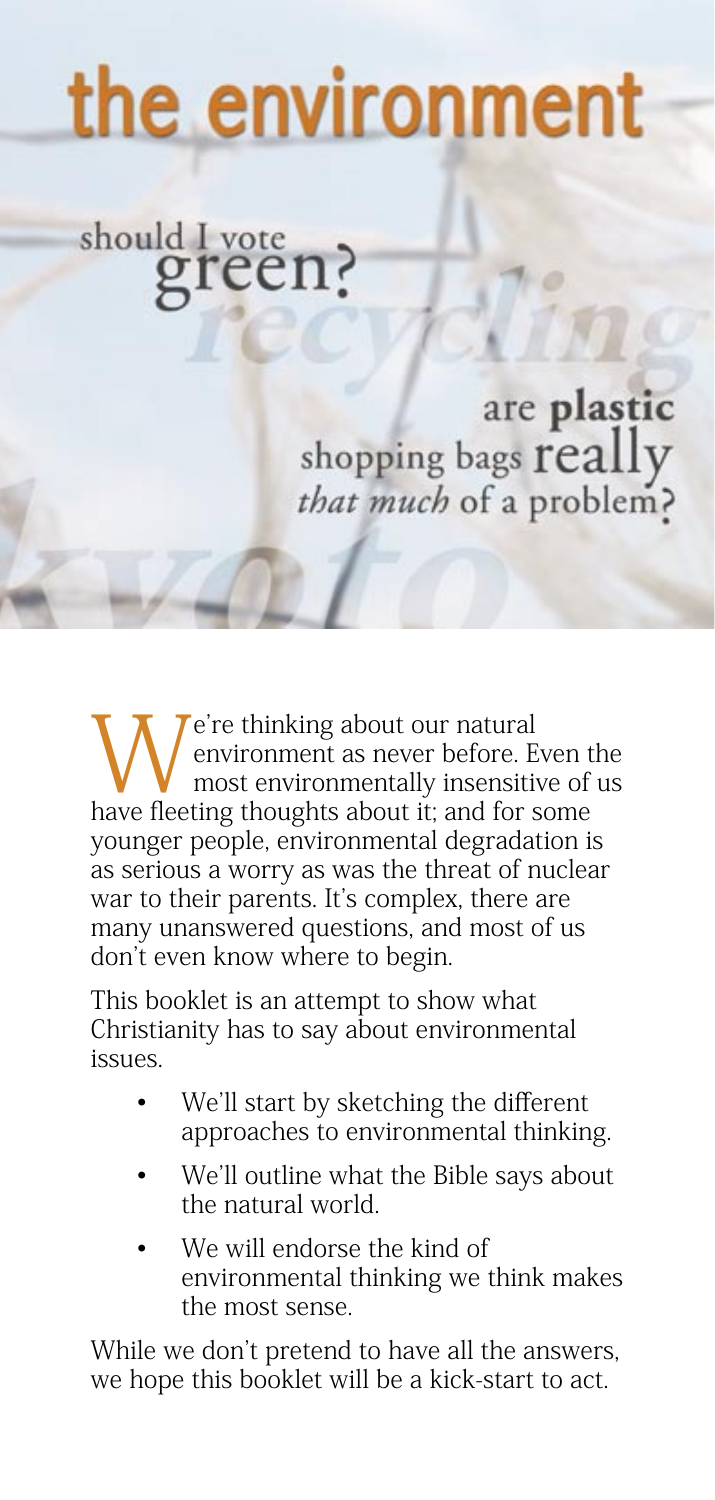## should I WOTTY about



what should I do when I hear about the destruction of rainforests?

#### 1. environmental voices

Many different 'environmental voices'<br>clamour for our attention, and we can<br>estating points about what in the opyrronment clamour for our attention, and we can miss the way they often have different starting-points about what in the environment matters most. We could list the major views as

• **Humanity matters most** 

(ʻanthropocentrism'). This world is good because it benefits humans. So rainforests should be preserved because they might give us new medicines, or because of their beauty for us.

• **Animals matter most** (ʻzoocentrism'). Since animals have a ʻright' to live in the environment too, we should defend it also for their sake. So rainforests should be preserved because they are the home to thousands of animal species that can live nowhere else.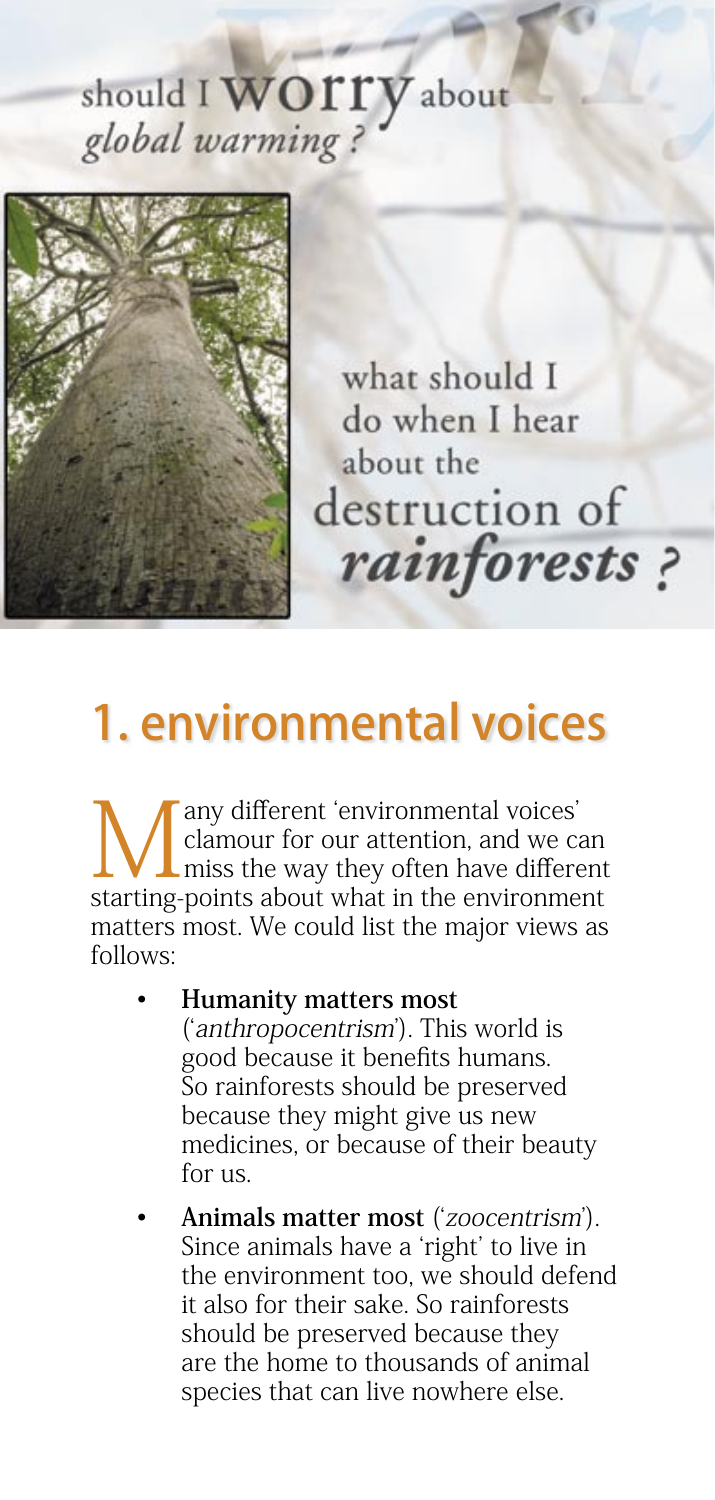## preservation



• **Living things matter most**  (ʻbiocentrism'). Plants and microorganisms also have a moral claim to protection. So rainforests should be preserved because each and every living object in it is a wonder that should not be extinguished.

• **Complex ecological systems matter most** (ʻecocentrism'). Entire ecosystems are entities in their own right which must be preserved in all their complexity. So rainforests should be preserved because each is a unique and complex array of life and terrain that is irreplaceable.

The first bullet point is a conservationist view, where the natural order is ʻconserved' for ongoing human life and use.

The last three bullet points are a preservationist view, where aspects of the natural order are ʻpreserved' for their own sake. The whole spectrum of views can serve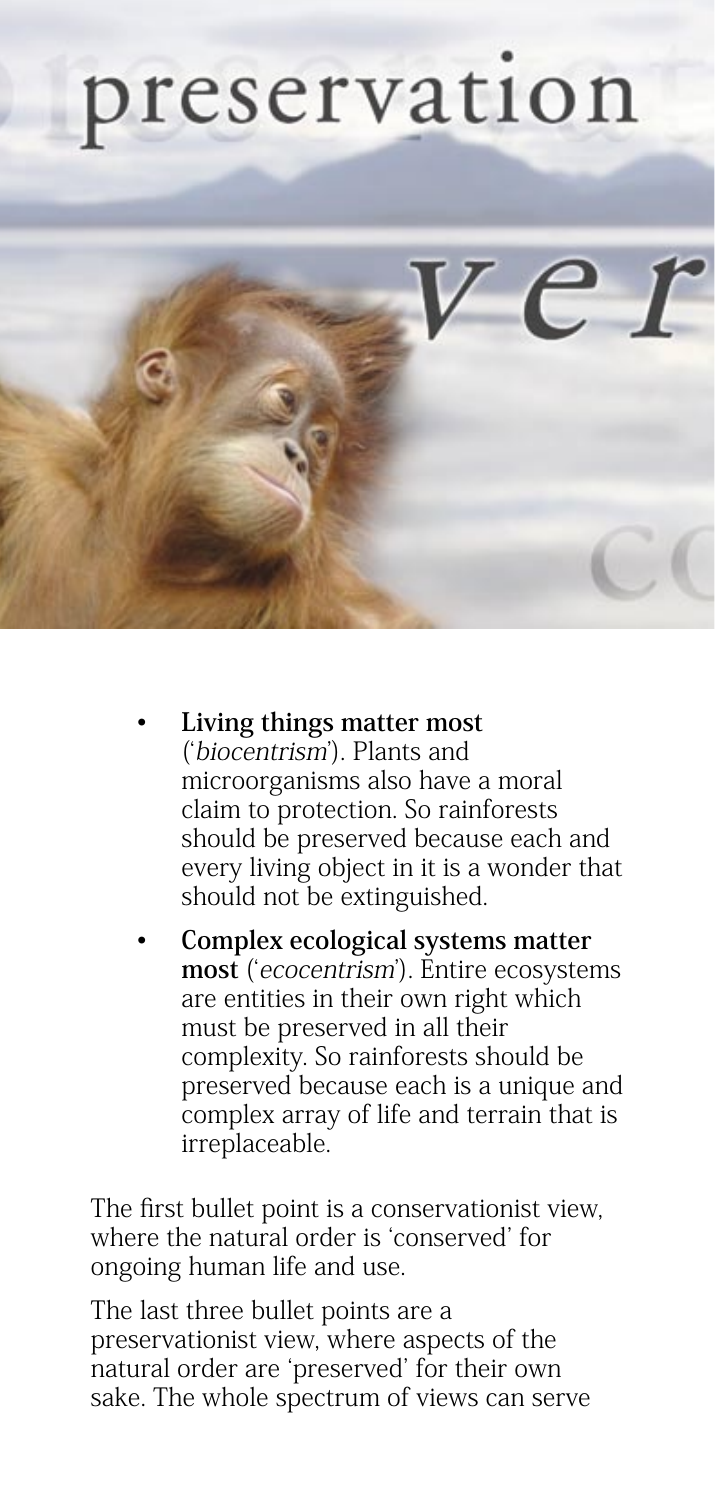sus

## conservation

to protect the environment, but each approach can give odd results:

- Anthropocentrism can result in environmental destruction if we only notice the way its resources help us.
- Zoocentrism might prevent the culling of some common animal even if rare plants are at stake.
- Biocentrism can find it very difficult to decide between protecting a rare frog, a rare plant and a common bird.
- Ecocentrism can so value the overall system that individuals and species within it are neglected or willingly left to die.

How may we decide between these alternatives (or others not listed here)? The Bible both agrees and disagrees with each of these views. Overall, it suggests an approach to the environment that is hard to reduce to a single theory, but which is very helpful nonetheless.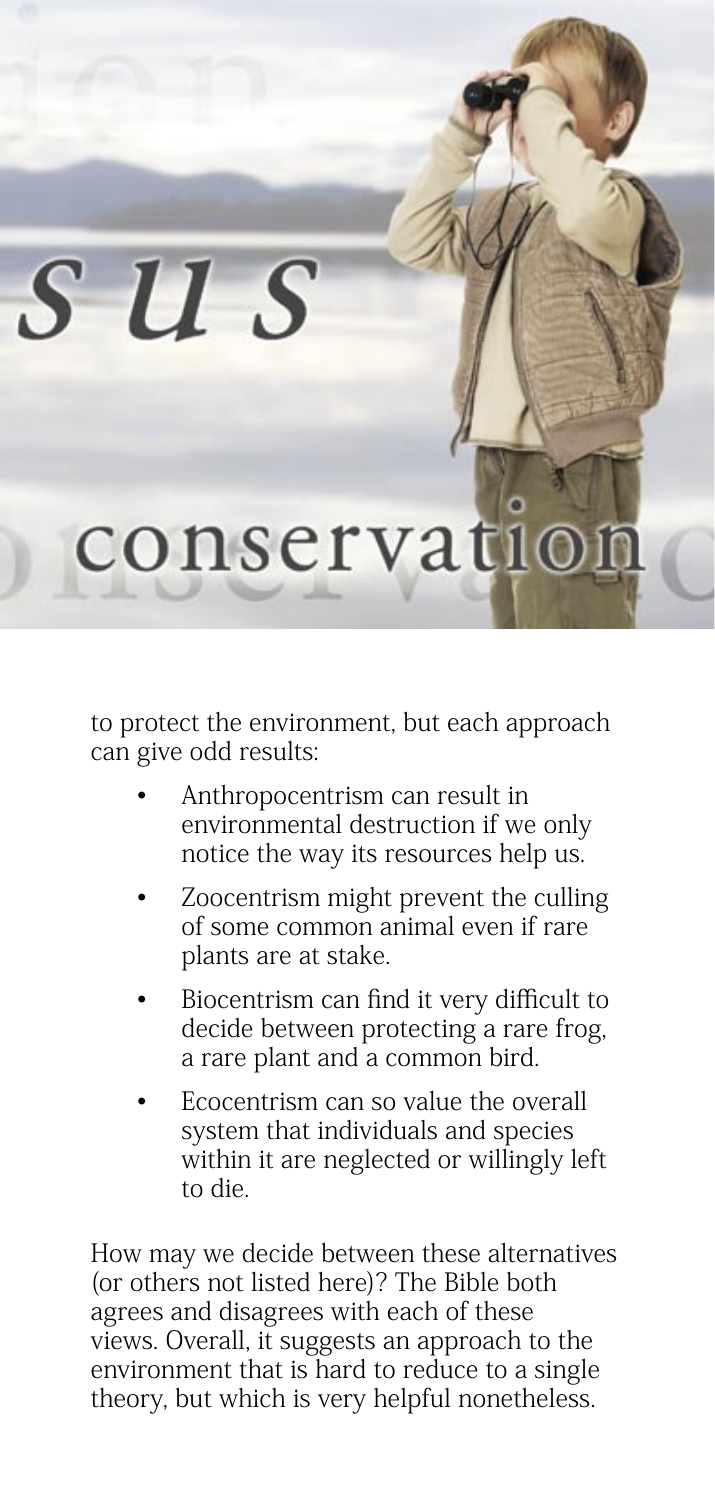

critics say, christianity made it possible to *exploit* nature

### 2. the bible

nyone who has looked into environmentalism knows that some think Christianity is the main villain behind modern destruction of the natural world.

This view was put very forcefully in a famous 1967 article by Lynn White. White said that before Christianity, "man had been part of nature", but under Christianity's influence (particularly in Northern Europe), humanity became the ruthless "exploiter of nature". Christianity's insistence that nature is not sacred and that only human beings are in the image of God meant, according to White, that "Christianity made it possible to exploit nature in a mood of indifference to the feelings of natural objects."

This article, and its very bitter tone, has shaped the attitudes of many environmentally sensitive people toward Christianity. Of course, it is easy to point to Christian people who abuse the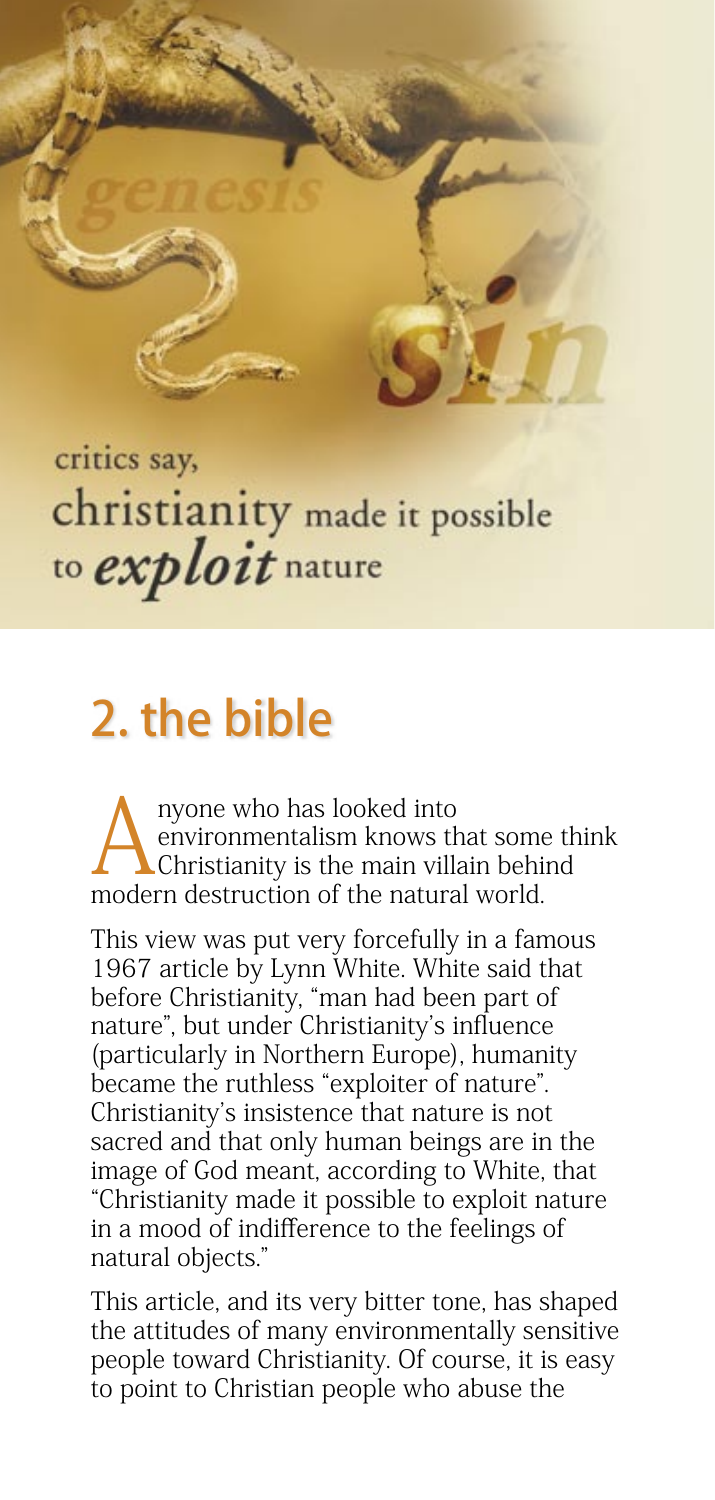God appoints humanity to 'rule' his creation...

But has God therefore commanded people to rape, pillage<br>and exploit the environment

environment. But it may be easier than White admits to find people from other backgrounds who are equally abusive to it. More to the point, White does not really pay enough attention to the surprising environmental awareness evident within the pages of the Christian Bible.

White reacts to the way God appoints humanity to ʻrule' his creation in Genesis 1:28. The language here is indeed very forceful: "Be fruitful and increase in number; fill the earth and subdue it. Rule over the fish of the sea and the birds of the air and over every living creature that moves on the ground." God also allows people to use plants and animals for food [Gen. 1:29 & 9:3]. But has God therefore commanded people to rape, pillage and exploit the environment?

Certainly not, because in Genesis 2 (another account of the creation of the world, from a different perspective) we see the way humanity ʻrules'. God plants a garden, and the first humans "work it and take care of it" [Gen. 2:15]. The man Adam is seen naming the animals, and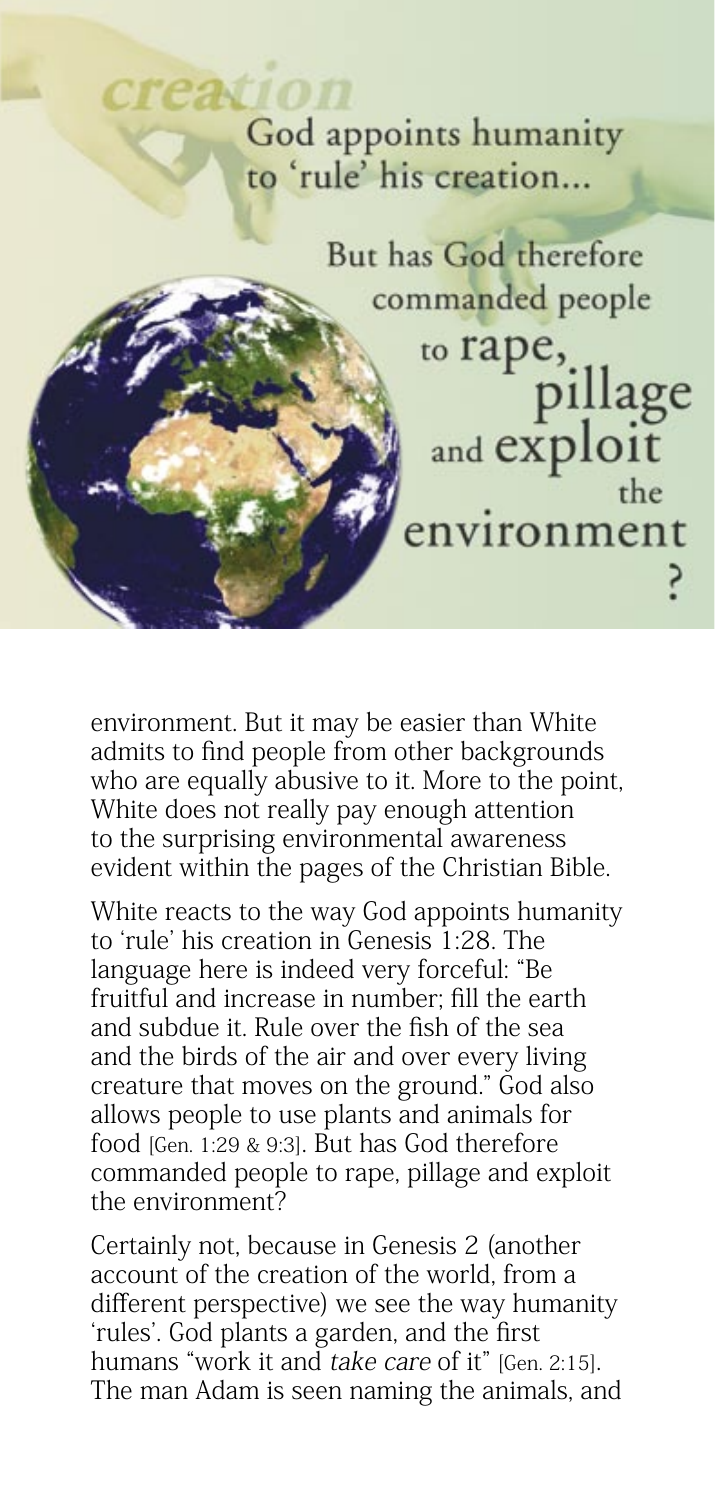the Bible calls our impulse to comsume<br>the world until we ruin it -

the woman Eve shares in Adam's task of care.

idolotary\*

The contrast between these first two chapters of the Bible is very striking, yet also very honest. Human beings obviously have the capacity to be masters of all they survey: as God puts it later, "The fear and dread of you will fall upon all the beasts of the earth" [Gen. 9:2]. There is no use pretending humans do not have this capacity to rule. But how is it to be used? Not by greedy exploitation, but by service to the land and to the environment.

So, the first two chapters of the Bible show the same striking oddity that we still see in humanity. On the one hand, we are the most sentient, smart, manipulative and powerful beings on the planet; yet on the other hand, we are intimately connected to it, made of its very ʻdust' [Gen. 2:7]. At our best, humanity's enormous power is given so that we may both use, and care for, our world. In this way, humans may be seen as God's ʻvice-regent' on planet earth, sustaining, nurturing and protecting the order and profusion that he has given to his world.

God high estimate of us as ʻhis own image' [Gen. 1:27] is also very striking. Yet God's loving concern for his entire creation is never in question. He declares it all "very good" [Gen. 1:4, 10, 19, 25, 31]; he also gives "every green plant" to all non-human life to eat [Gen. 1:30]; and later, his covenant of protection applies to humans and non-human animals alike [Gen. 9:9-10].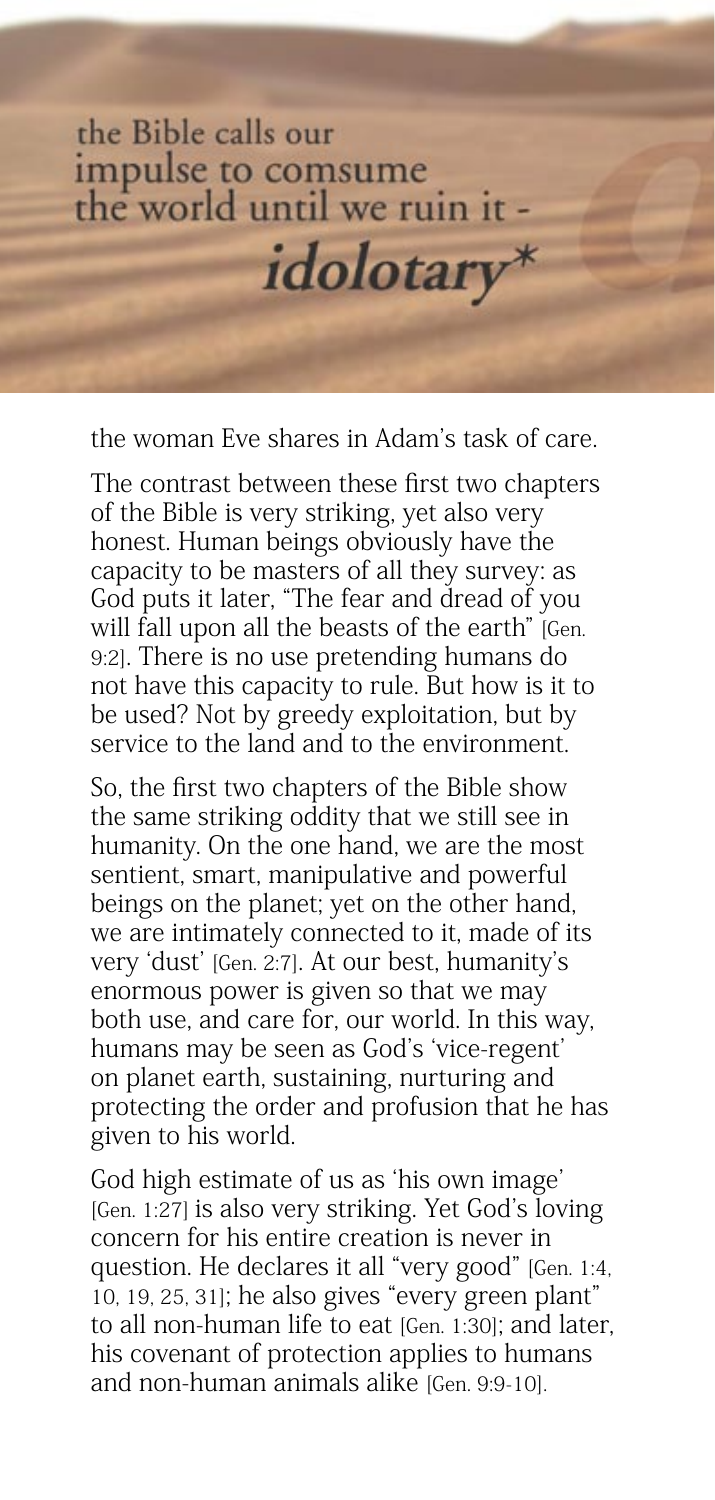

Wholesale destruction of the environment is unthinkable, because God delights in all that he has made.

Sadly of course, the Bible also pictures us not at our best, but at our worst. Humanity's desertion from God [Gen. 3] brings out the worst in us in every respect; and the rest of the Bible shows God rescuing his world from us, and us from our sin. Later in the Bible, our ʻgreed' is called ʻidolatry' [Col. 3:5]. Our impulse to consume the world until we ruin it is, it seems, the same as our impulse to desert God and worship anything or anyone else but him.

These environmental themes, against the tragic backdrop of human sin and ruin, are repeated throughout the Bible. We will list just a few:

The ancient **law** of Israel had many provisions to guard the natural environment. The agrarian structure of their society made it obvious that the environment mattered. One example: "When you lay siege to a city for a long time... do not destroy its trees by putting an axe to them, because you can eat their fruit. Do not cut them down. Are the trees of the field people, that you should besiege them?" [Deut. 20:19] Although some concession is made in v20 to cut down some trees, there is the recognition here that human concerns do not justify wholesale environmental destruction. Similarly, various laws protect some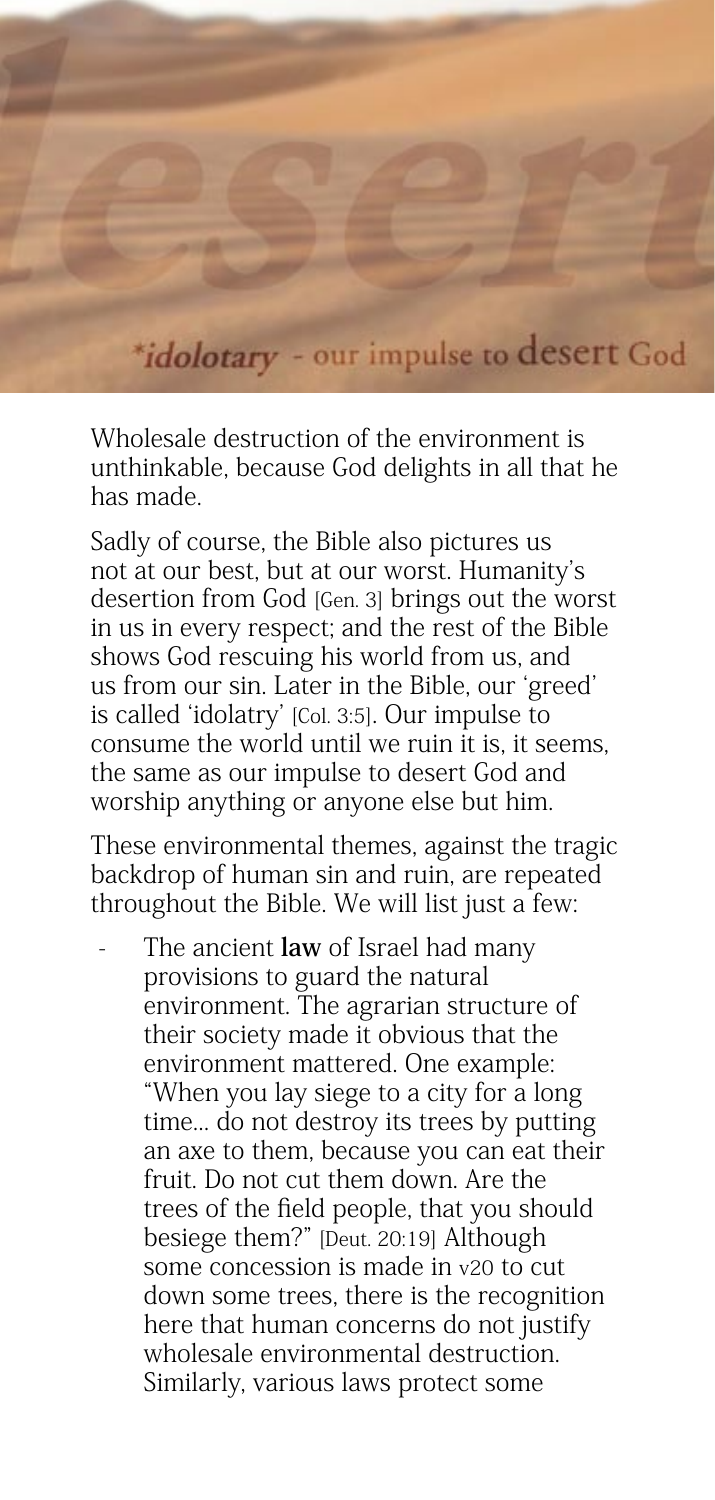It simply please GOD to *care* for animals in in HIS own way

'Go to the *ant*, you sluggard; consider its ways and be wise!'

animals [e.g. Exodus. 20:10; Deut. 22:1-4, 25:4], although human ʻrule' of animals is never far from view.

- In the Proverbs, we see again the way that created things have an order that is to be respected. "A righteous man cares for the needs of his animal" [12:10]. This order can, in some instances, remind us that we are part of an order that is greater than us, and we don't just get to invent how to live. "Go to the ant, you sluggard; consider its ways and be wise! It has no commander, no overseer or ruler, yet it stores its provisions in summer … How long will you lie there, you sluggard?" [6:6-9] In Proverbs, real wisdom begins with knowing and ʻfearing' God. The wise person knows that the structures of our lives are all created, sustained and nurtured by God's just and kind rule. The wise person knows where they fit in God's world. They know how to respond to God, to others, and to God's world.
- Some parts of the Bible simply revel in God's exuberant creation and abundant care of his world. At these points, the focus is off humanity and has moved to a simple celebration of God's genius. So Psalm 104 retells the story of creation from God ʻsetting the earth on foundations' [v5] through to his giving food to all the teeming creatures of the earth [v27] and recreating them in life whenever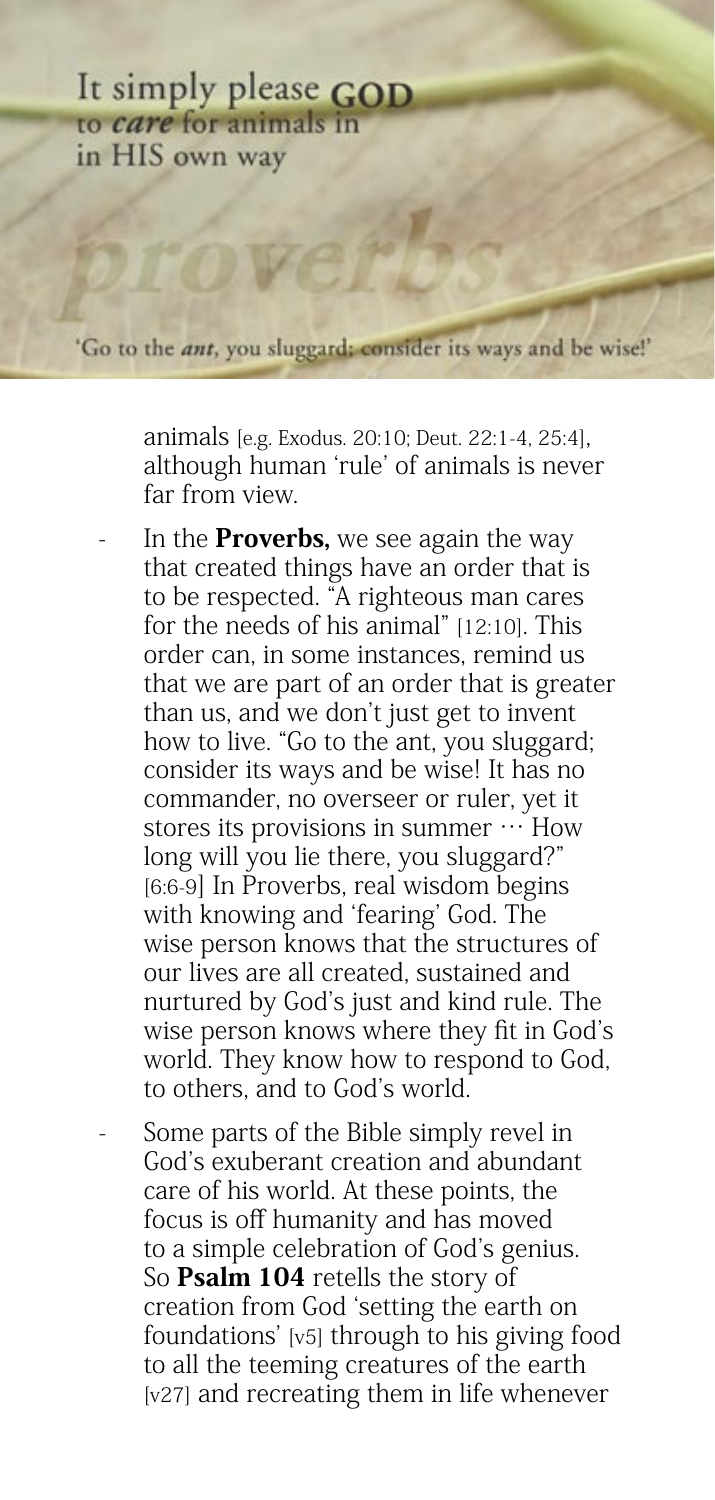

death strikes [v30]. In  $\rm{Iob}$   $38\text{-}40$ . God himself storms into confrontation with the complaining Job, and drives home the point that there is a great deal going on in the world that humans will never know. It simply pleases God to care for animals in his own way. "Do you know when the mountain goats give birth? Do you watch when the doe bears her fawn?" [39:1] "Does the eagle soar at your command and build his nest on high?" [39:24] The many details of God's good relationship with his creation will never be known to humanity.

The New Testament has less to say about the environment, perhaps because the Old Testament had made it all clear, and perhaps because much of it is set in towns and villages. Nonetheless, Jesus reiterates some of what we have seen. "If any of you has a sheep and it falls into a pit on the Sabbath, will you not take hold of it and lift it out?" [Matt. 12:11]. He confirms God's profound and powerful ongoing care for his world [Matt. 5:45, 6:26, 10:29] ‒ or as his apostles put it, God "has not left himself without testimony: He has shown kindness by giving you rain from heaven and crops in their seasons; he provides you with plenty of food and fills your hearts with joy" [Acts 14:17]. But there is also recognition that all is not well in a world whose ʻvice-regents' have turned on their Master. Until the Lord of Creation rescues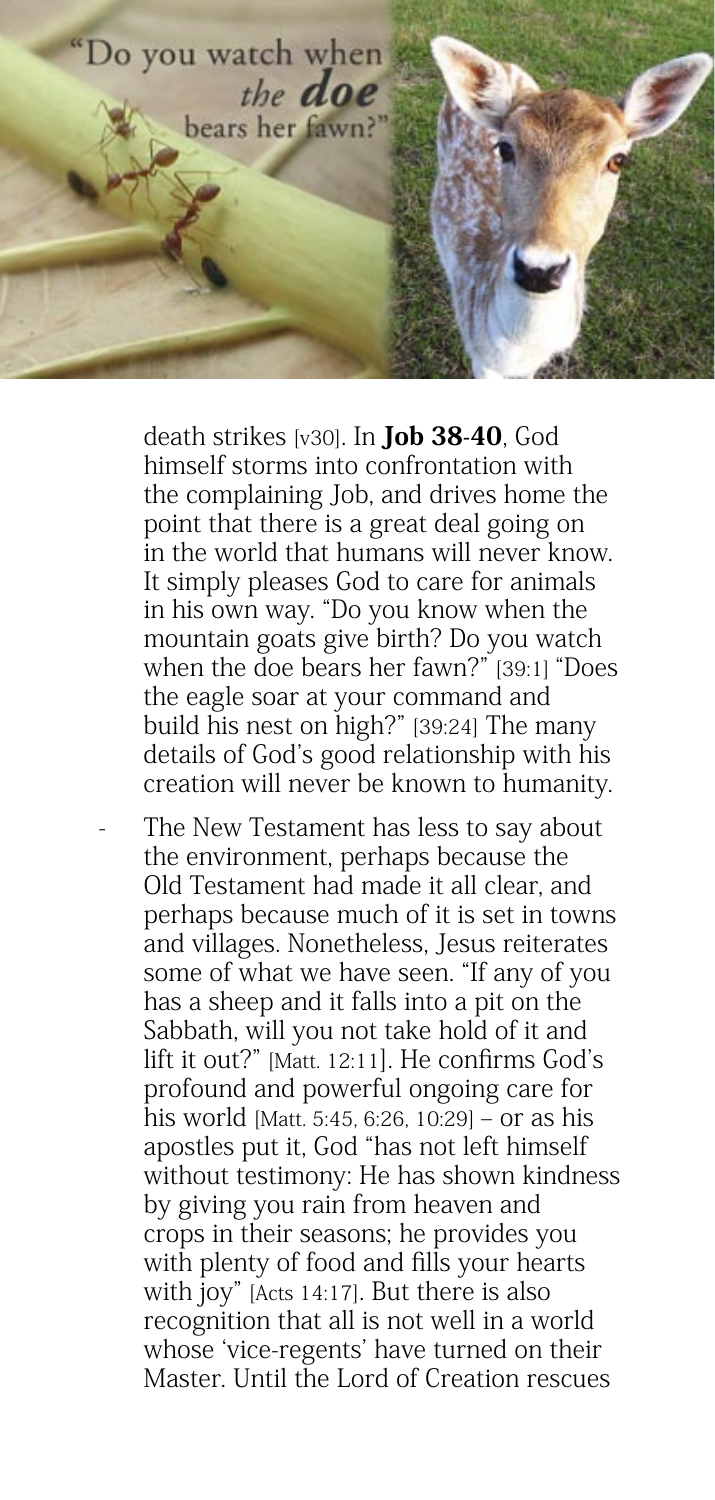#### QUESTION: how can we hear GOD when the Bible speaks with many voices?

ANSWER: Some people worry about the idea of a 'biblical approach' because of different emphases in different parts of the Bible. But we think that God is able to use all parts of the Bible to reveal important truths to us, so that the sum total of its various emphases can give a general position to work from-a 'biblical approach'.

> the creation, and us, from our sin, it is in ʻbondage to decay' and "groaning as in the pains of childbirth right up to the present time" [Rom. 8:21-22].

We should notice the Bible's overall plot. Human life starts with a garden—and ends in a city, in a renewed, rejuvenated creation [Rev. 21-22]. This city has "the river of the water of life, as clear as crystal, flowing from the throne of God and of the Lamb down the middle of the great street of the city. On each side of the river [stands] the tree of life, bearing twelve crops of fruit, yielding its fruit every month. And the leaves of the tree are for the healing of the nations." [Rev. 22:1-2] There is no sense in which the Christian's future is divorced from the environment: we remain embedded in God's renewed world, embodied and material. The Christian ʻheaven' is not some disembodied place of spirits.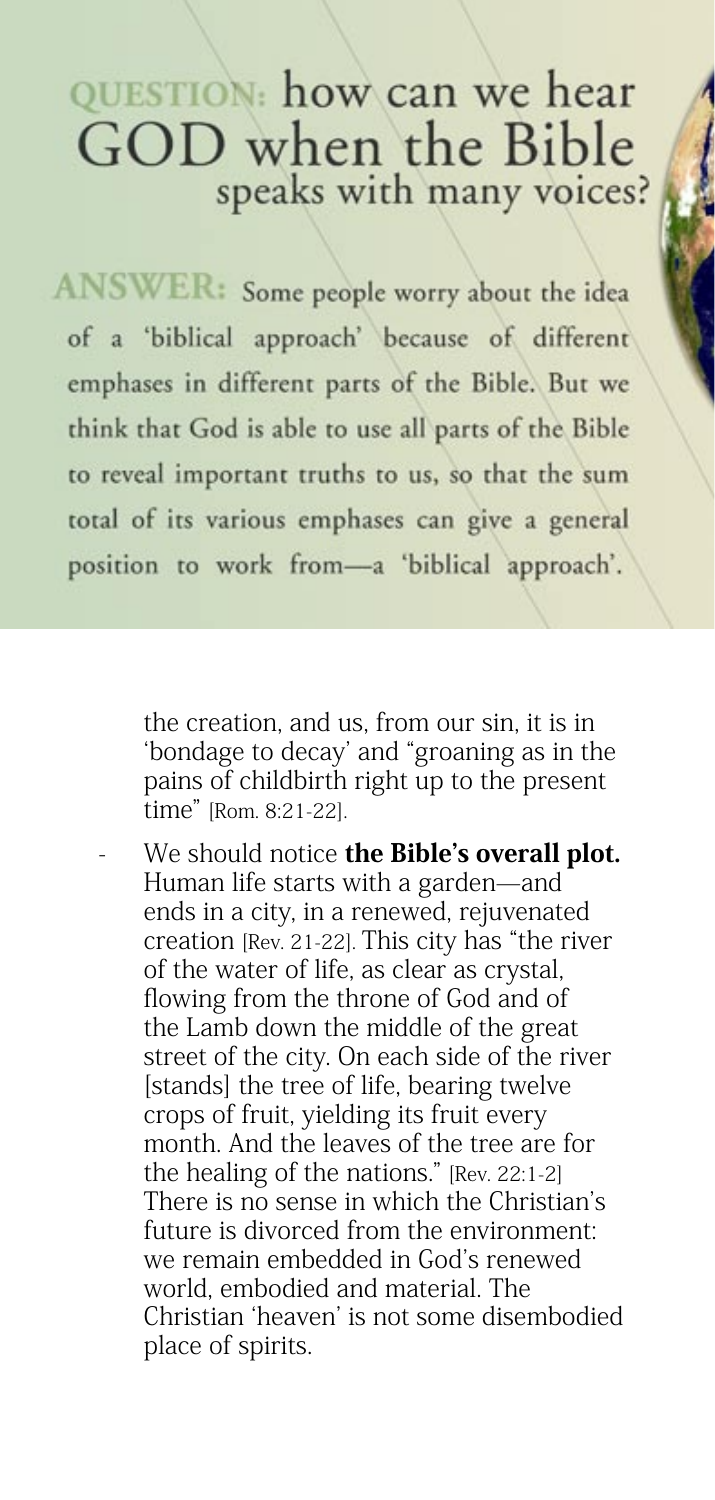

#### 3. Impact on Australia

I f we were to take this biblical approach to the environment seriously in modern Australia, what would that look like?

First, we should notice that the overall biblical picture does not quite fit any of the alternatives posed at the beginning:

- Although humankind is rated very highly, the biblical picture is not anthropocentric. God loves his world, including the parts that have nothing to do with humans.
- Although animals matter greatly, they do not trump humans, who remain their ʻrulers'. So the Bible is not zoocentric.
- Although all living things matter, a hierarchy of sorts makes it permissible that humans and animals eat animals and plants. The biblical picture is not biocentric.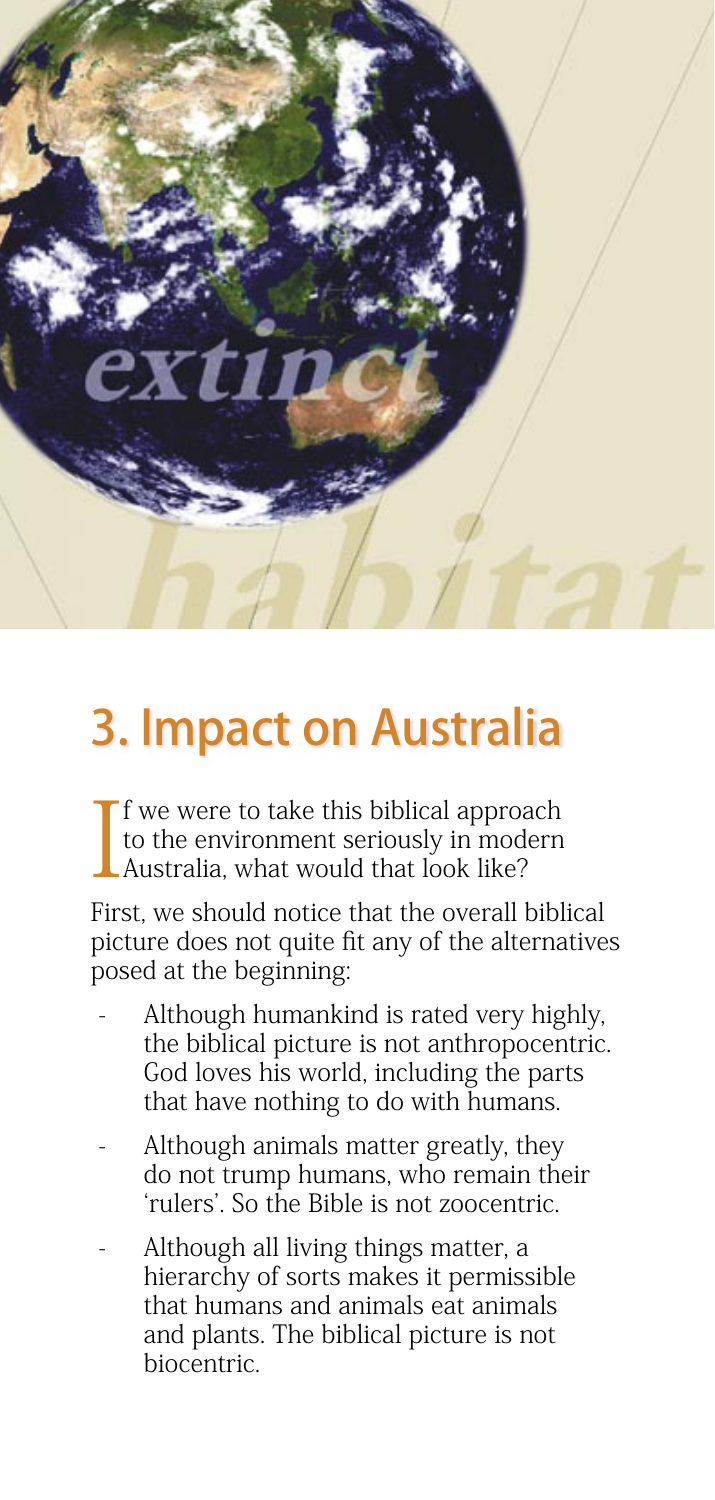

Although the biblical authors are able to paint enormous verbal pictures of entire ecosystems, individual humans, plants and animals are still to be cared for. The Bible is not ecocentric.

To use simpler language, we can say that ʻconservation' is too human-focused, while ʻpreservation' does not rate humanity highly enough!

Of course the Bible is, across its entirety, ʻtheocentric' - God-centred. All God's creation is in orbit around God; he calls it very good; he will renew the parts that humanity ruins; and he expects humanity to honour himself, each other, and the created world. There is no ʻenvironmental theory' here, just an understanding of the relative importance of things. As the ʻwise' person grows in their ʻfear' of the Lord' so also will they grow in the knowledge of how to value God, other people, and the non-human environment.

Modern people have new scientific ʻtools' by which to know our world (although the ancients may have known it just as well, but in different ways). That knowledge brings a privilege: we know something of human impact upon the world, and have the ability to care for the world in new ways. (If earlier generations of Christians ʻfailed', it might simply be that they did not know as much about the way the environment works.) And even without technical environmental knowledge, it has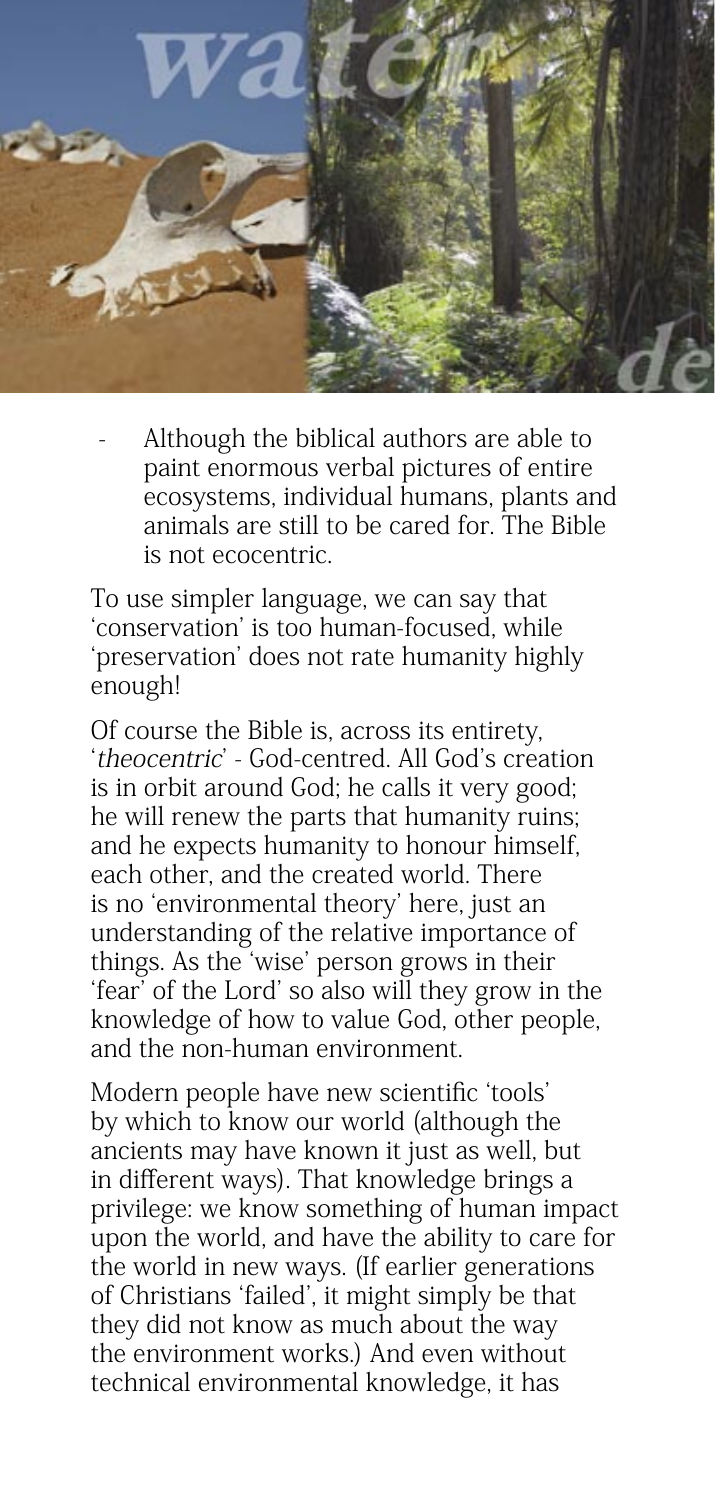

always been clear that greed is a destructive force that humans must always oppose.

One recent approach to the environment is called ʻsustainable development'. There is much discussion about what people mean by ʻsustainable development'. But broadly, it represents an approach to any new situation that tries to balance development, the equity of humans, and the good of the environment. It is a helpful approach, because it approximates the ʻway of wisdom' that we saw in the Proverbs and in the Bible as a whole. It wrestles with the knowledge that science brings; and it takes seriously the threat of human greed.

Its critics think it is vague and lacks precision. This is because, unlike some other environmental theories, it does not approach new situations with a ready-made answer. Rather, it tries to take into account the unique environmental considerations in a situation, and then ponders which (if any) of these should be traded for development; and it tries to ponder how best to protect the equity of human beings in the process. It is in the nature of each specific case that this ʻpondering' will look different, each and every time.

For what might we value and wish to protect in the environment? It depends entirely on the specific bit of it under consideration. We might value the size or extent of some area. We might want to keep the diversity of species there, or retain it in a state relatively untouched by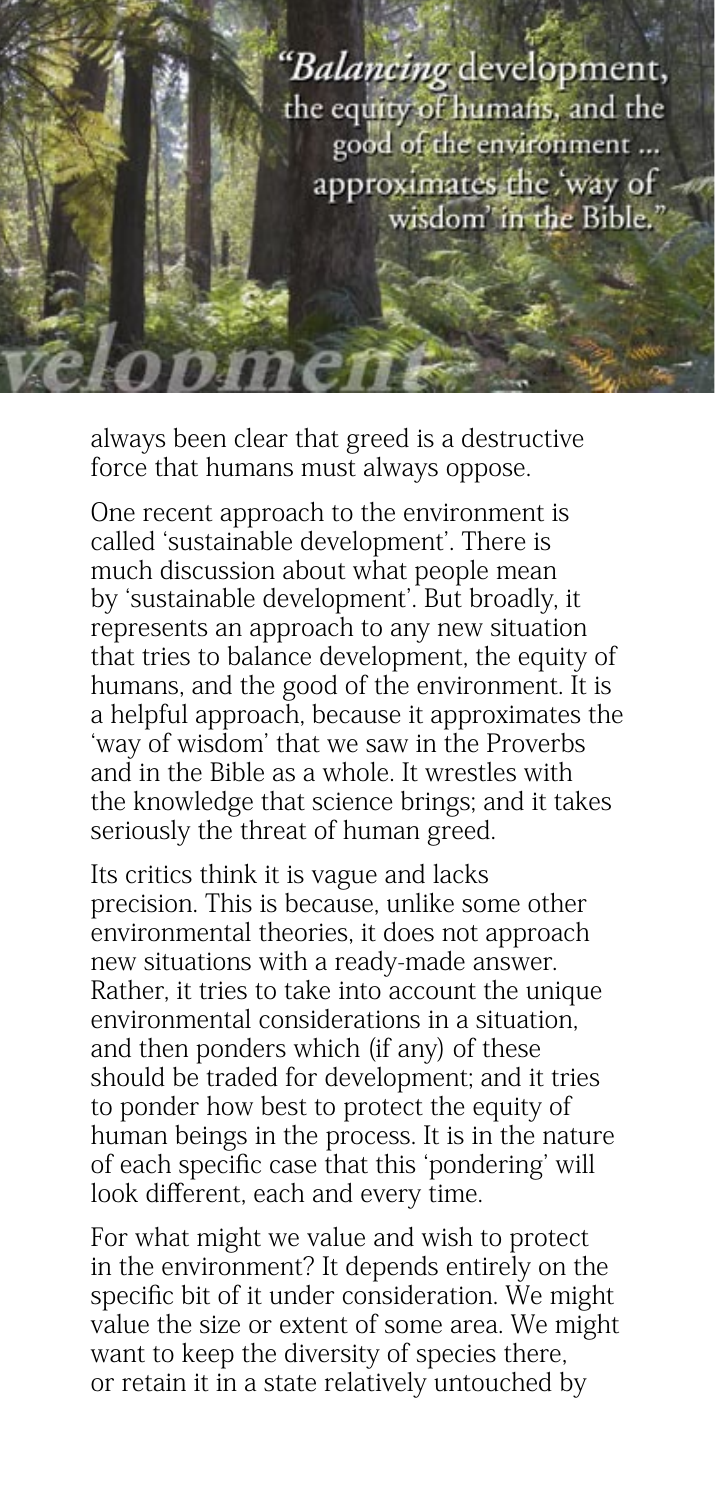

humans. The rarity and fragility of a place or species might matter to us—or it might be how typical a thing is that matters most. Equally, we might worry about the health effects upon humans living near an environmental feature (e.g. a mosquito-ridden swamp). No theory can pre-empt which of these, or other considerations, will matter more.

ʻSustainable development' is open to all such considerations, while at the same time trying to leave room for humans to prosper, with some degree of equity. It is an approach that enables us to imagine sacrificing, say, a few percent economic growth because something in the environment matters to us more. It enables us to help protect humans from disease if something in the environment is threatening them. And although it open to abuse (like any way of thinking), it opens a way forward that can meet with general support.

ʻSustainable development' deserves Christian endorsement, because it approximates the way of wisdom that we have seen in the Bible. Noting both our obvious power over many features of our world, but noting too our utter dependence upon it, sustainable development seeks to wisely reflect, deliberate and judge what is best in a given situation. Its so-called vagueness is its strength: it is open to whatever must be thought about in each new situation.

How, then, may we lives as environmentally wise Christians in Australia today?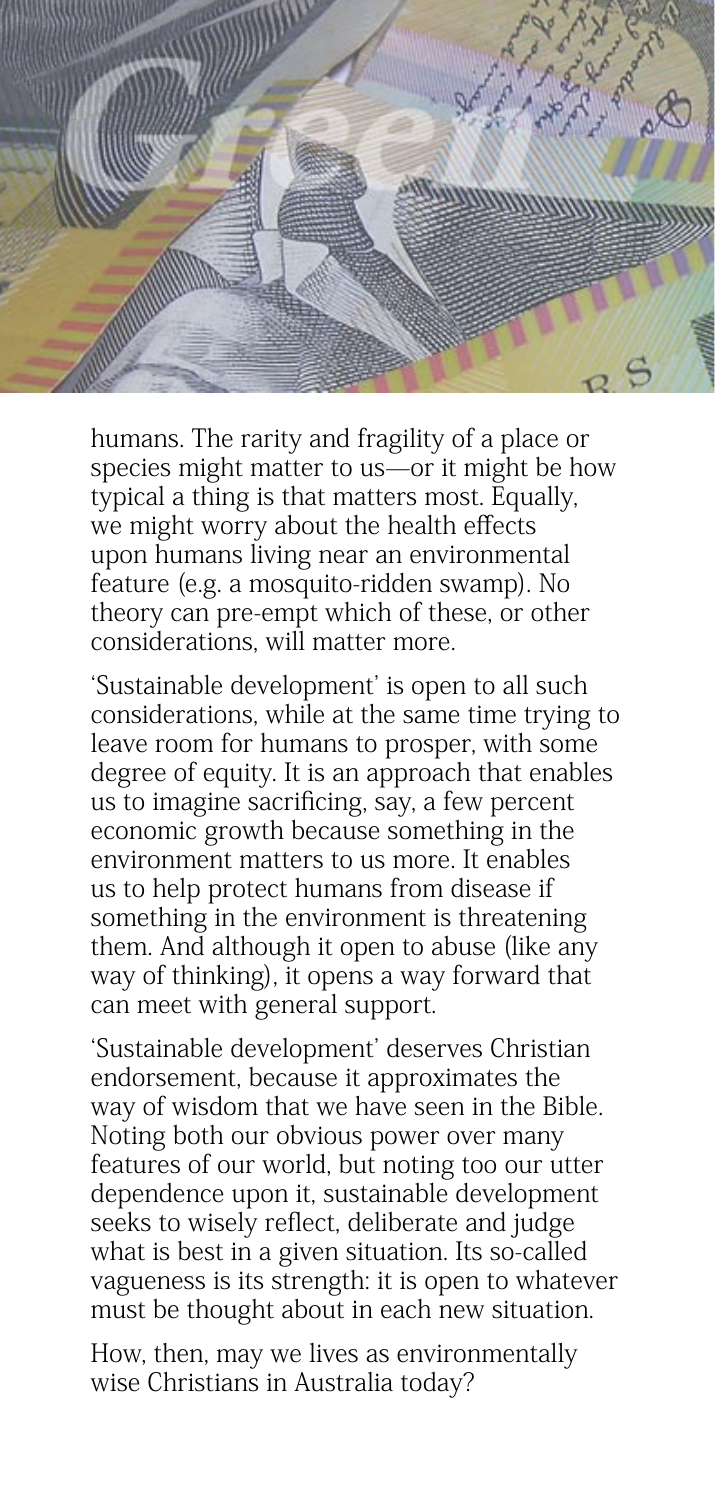

#### a) Politics

**Example 15 All party has an environmental platform, and all care for the environment at some platform and all party we have a solution of the environment at some** environmental platform, and all claim to care for the environment at some level. But we learn more about what each party thinks by assessing their policy approach to individual issues.

- If a party puts forward a policy promoting economic growth at all costs, and is unwilling to sacrifice any growth for the sake of environmental concerns, then it has strayed beyond the bounds of the biblical picture. Christians are on the lookout for policies that make human greed ʻgod' at the expense of nature.
- Similarly, a party that promotes preservation of the environment at all costs, as if humans have no needs, also strays beyond the bounds of biblical wisdom. Christians are on the lookout for policies that make nature ʻgod' at the expense of people.

For information available about a party's environmental position, ask politicians and government officials about particular issues that concern you (e.g. Kyoto, or rainforests, or local water management):

• Your local State and/or Federal member should be able to reply to written enquiries with a reasoned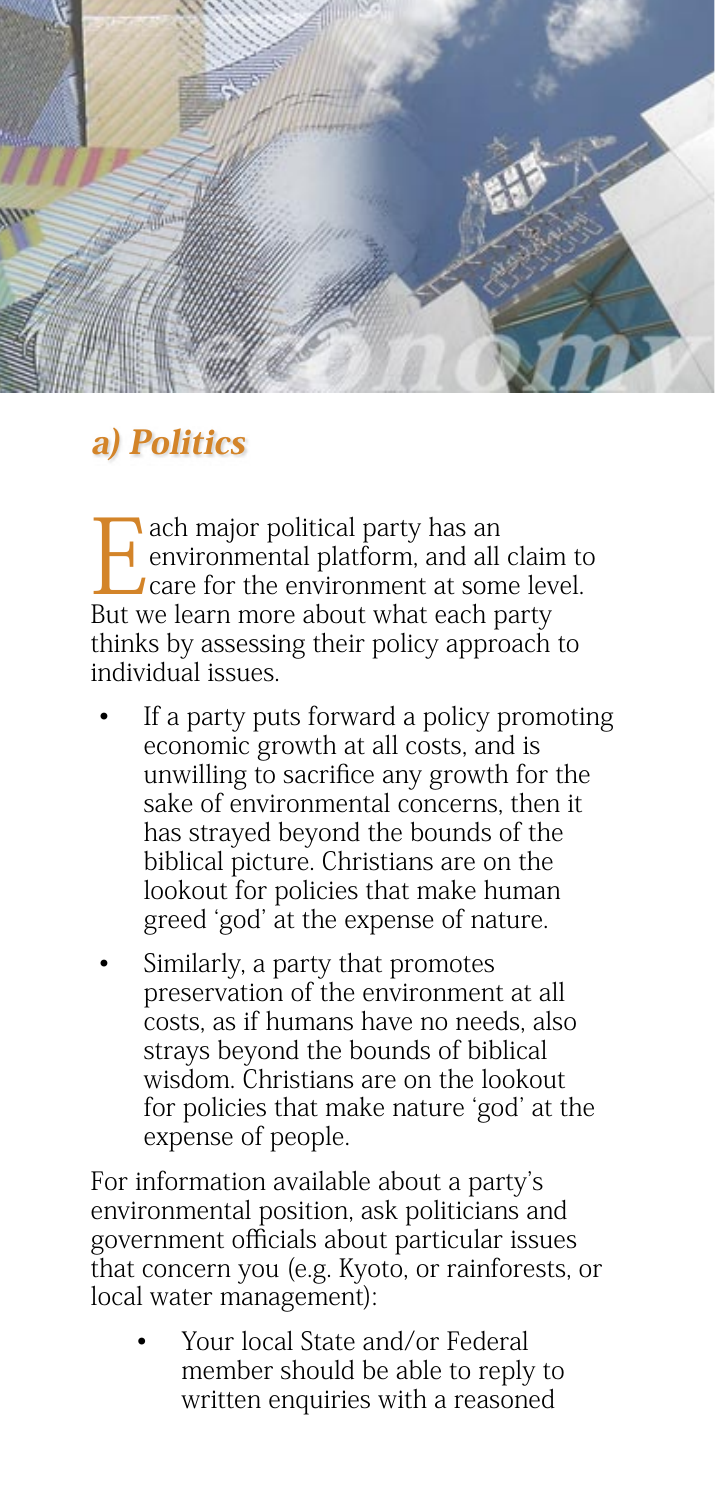

statement of his or her party's position.

- The relevant Minister's office should be able to describe what is currently happening and what is planned.
- Each party's internet website should have something to say about environmental issues, particularly in their pre-election policy statements.
- The internet is also loaded with various government reports on many environmental issues, if you (or an internet-savvy friend) is willing to hunt for them.

The wise Christian won't take political environmental claims at face-value, but will watch what a party wants to do in reference to particular environmental concerns. (The absence of a clearly stated policy probably means they intend to do nothing.)

#### b) Local problems

**O**ne old environmental slogan went<br>
we need to start with 'think locally<br>
and act locally' Here are examples of wh ʻthink globally, act locally.' But perhaps we need to start with ʻthink locally and act locally'. Here are examples of what a wise person might wonder about their own environment (although these suggestions are deliberately targeted to urban people, since the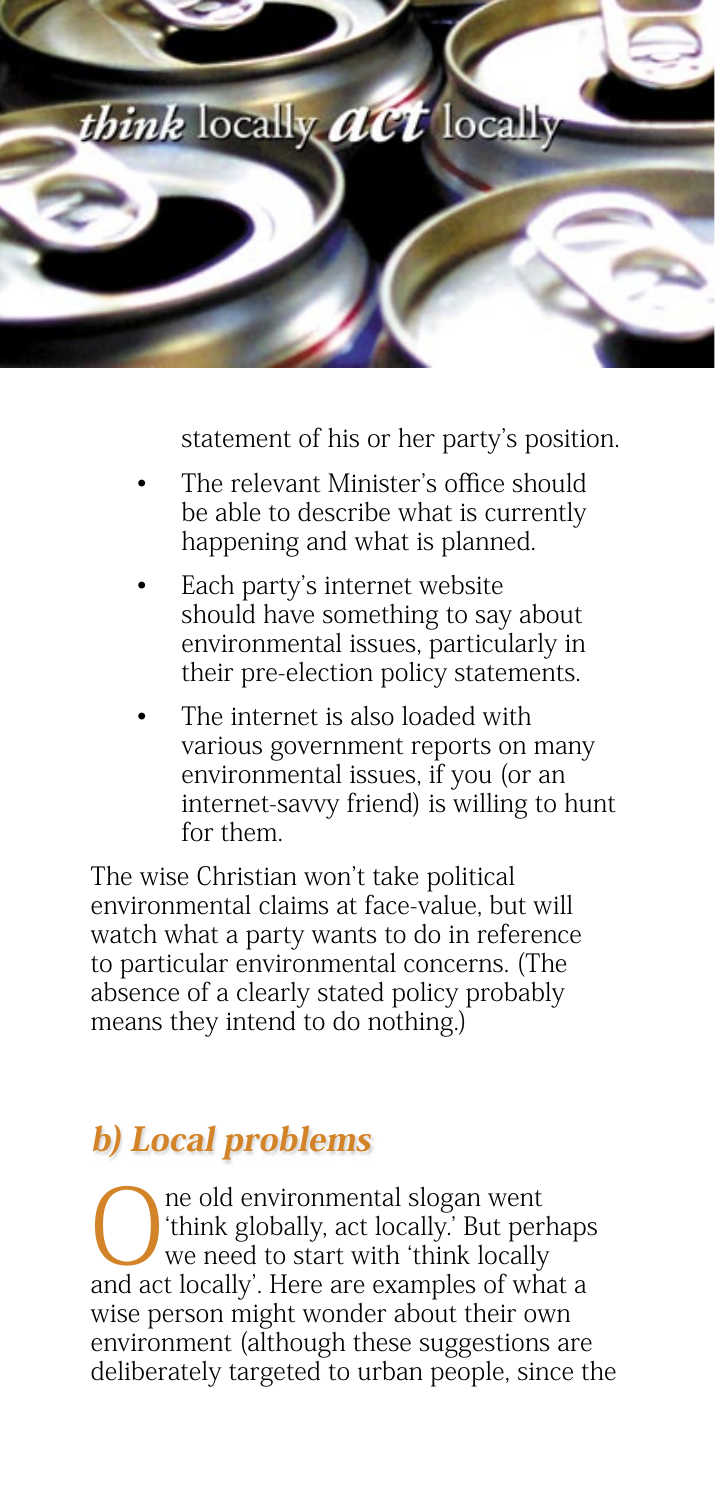

writers are in no position to suggest what rural people might need to think about or do!)

Not everyone can or should pursue these suggestions. Most of us would only be able to pursue one or two. But even a few informed people can help a wider local community.

- The main suggestion is, go outside and have a good look around.
	- Find out from your local council who is the local recycling contractor. Visit them, ask for information about how recycling works, and make your own assessment about whether it is effective.
	- Find out from your local council who is the waste disposal contractor. Visit their facility and find out how garbage is disposed of. Ask them what are the worst kinds of garbage; they'll be the ones to know.
	- Find a contour map of your area. and see which watercourses run through it. Go and check them out for yourself to see if there are visible signs of pollution or degradation from urban run-off. Ask your local council if anyone is in charge of waterways management in your area. If there isn't, write to councillors to ask why there isn't. If there is, go and ask them what problems exist.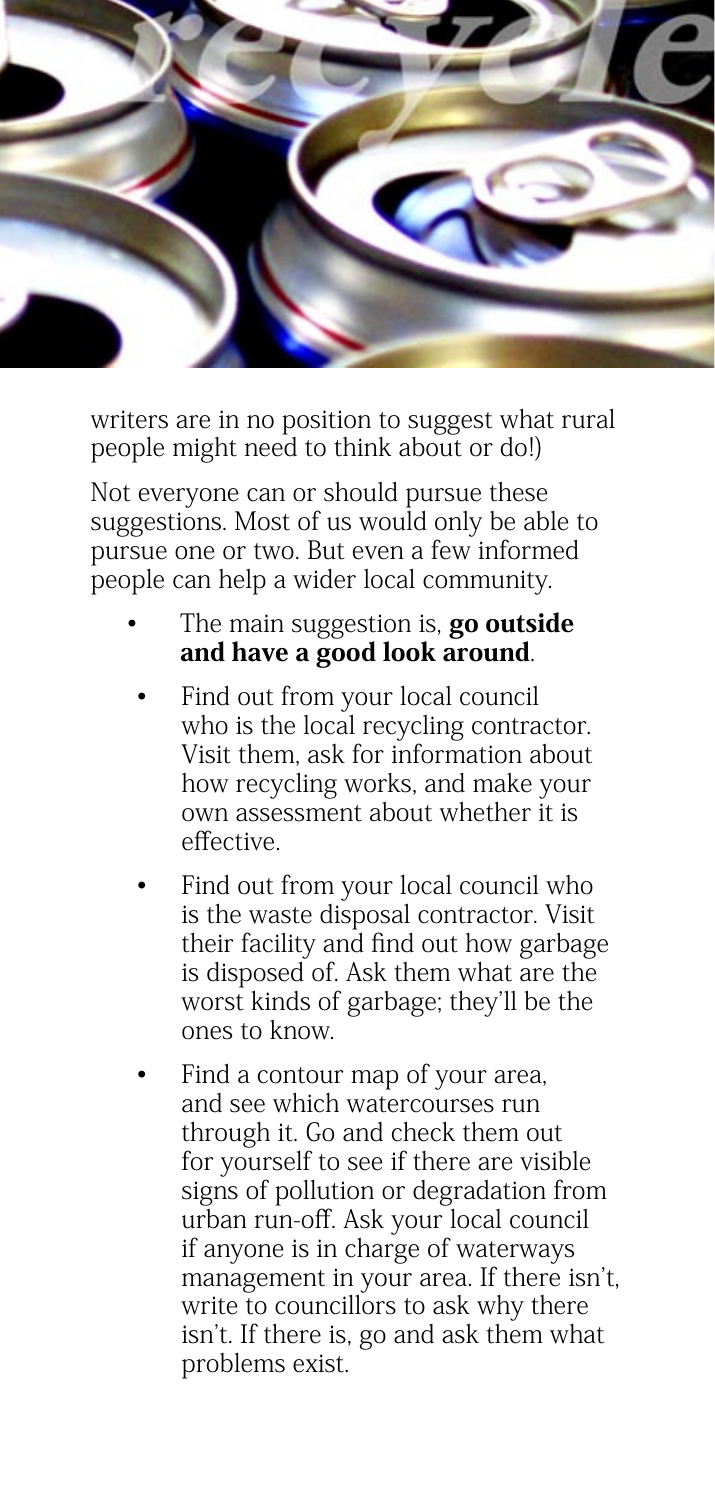

• Start taking notice of local wildlife in your area. Is there a predominance of one species? Would you expect to see some other species that is absent? Of course this area is difficult for those of us with little knowledge of animals and their behaviour; but you might be able to investigate obvious anomalies. Experts at local wildlife centres, or universities, may be able to guide your observations.

There may be many such ways in which you could become more aware of your natural environment, paying attention to plant life, the state of the air, or any examples of human abuse or respect of nature.

You will make mistakes at first, but over time, you will become more and more knowledgeable. If something worries you, you might be able to check what you find with the CSIRO; or perhaps a University might have someone to help give you a reality-check. The scum on your local waterway might be completely natural! You may end up thanking God for what is, in fact, a very well-managed alliance between humans and the world where you live; or, you might see the need to ask your local community, or local or state government, to take some action.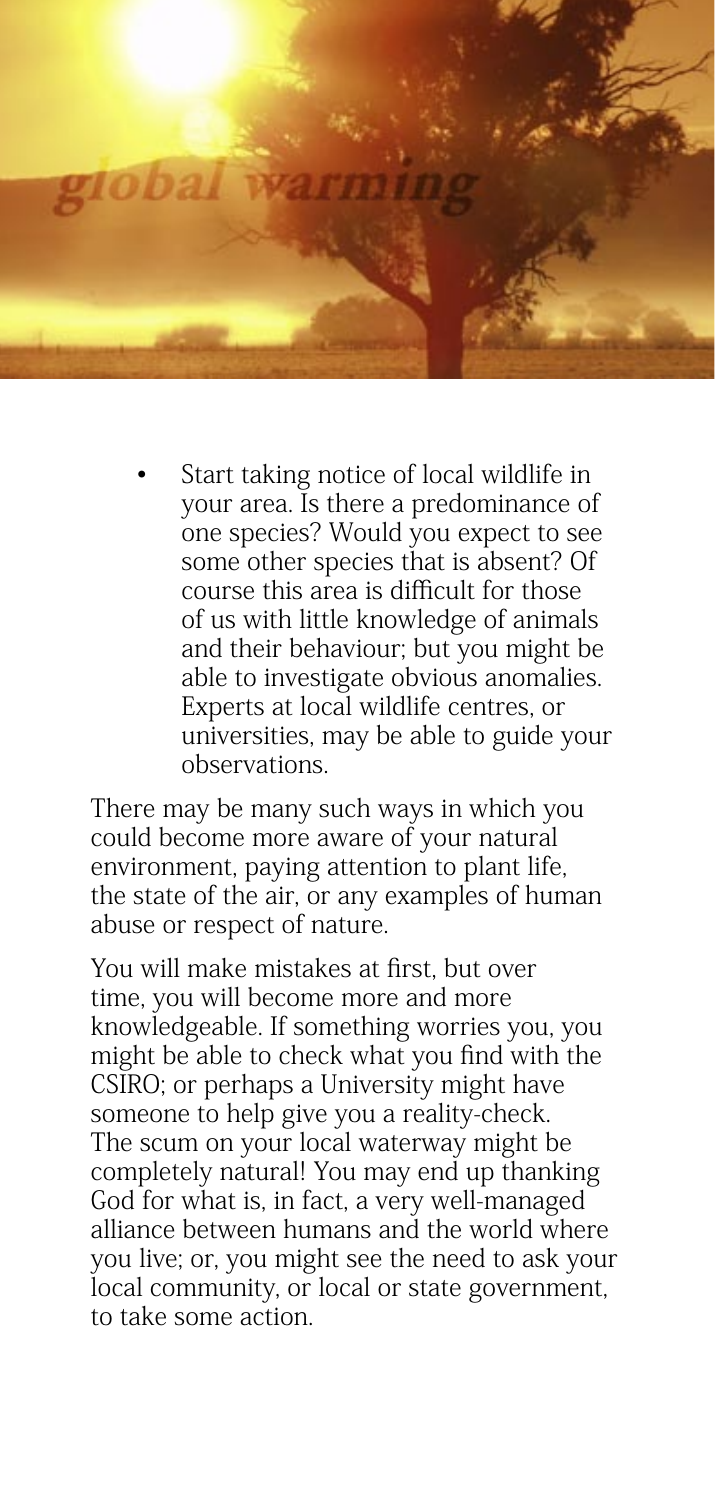

#### c) Global problems

What about (for example) Kyoto and<br>deforestation, or the possible increase<br>of Australian uranium exports? global warming, or Brazilian rainforest of Australian uranium exports?

These are just three of the many important global environmental issues which Christians might start thinking about. They are hard to grasp, but certainly not impossible to reach conclusions about. Perhaps the trick is to pick one, and make yourself ʻexpert' on it, as a sort of ʻenvironmental hobby'. Here are some examples of questions worth asking:

#### • **Global warming**

 What evidence supports, and what evidence denies, that there is an overall increase in environmental temperatures due to elevated atmospheric CO<sub>2</sub>? Our government thinks that the cost to Australia's economic growth is too great to justify ratifying the Kyoto protocols. Does this argument stand up? Are Australia's current overall  $CO<sub>2</sub>$  emissions sufficient to justify limiting them?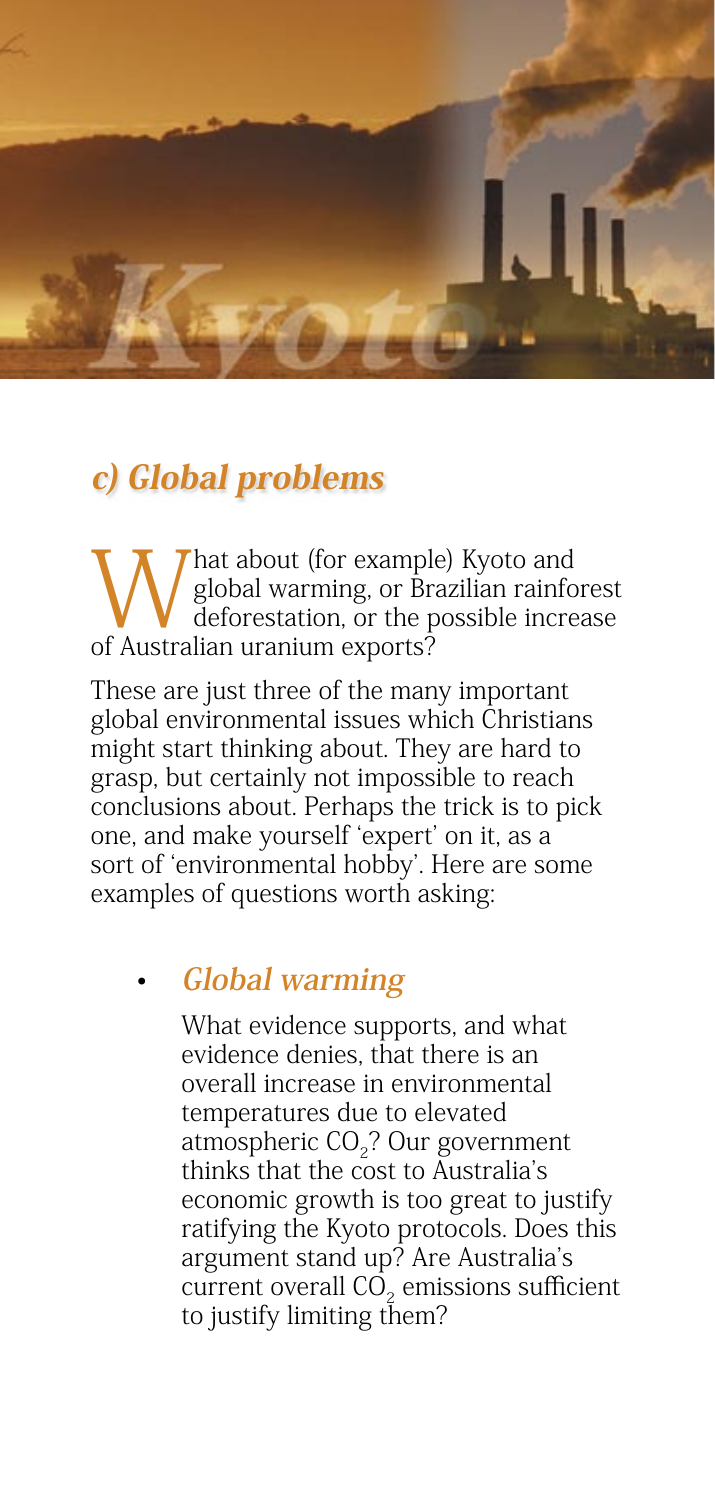

#### • **Brazilian deforestation**

 You should ask: How much forest is, in fact, being lost? What are the pressures on farming communities forcing deforestation? What international efforts already exist to help Brazilians in this area?

#### • **Australian uranium exports**

 You should ask: What lay behind the Hawke government's limitation of uranium exports to just three mines? On what grounds is that limitation now being questioned? If the output of many more mines were sold, what responsibility does Australia have to ensure that the uranium is used for peaceful purposes, and how likely is it that Australia could exert any control over the end-uses of large exports?

This small booklet, sadly, is only able to touch very briefly upon the many issues that someone could think about. The key point is, though ̶ don't try to think about every environmental issue at once. Start with one at a time, whether local or global. Read about it, look for yourself where possible, and ask: what does biblical wisdom about God's good world say to this particular issue?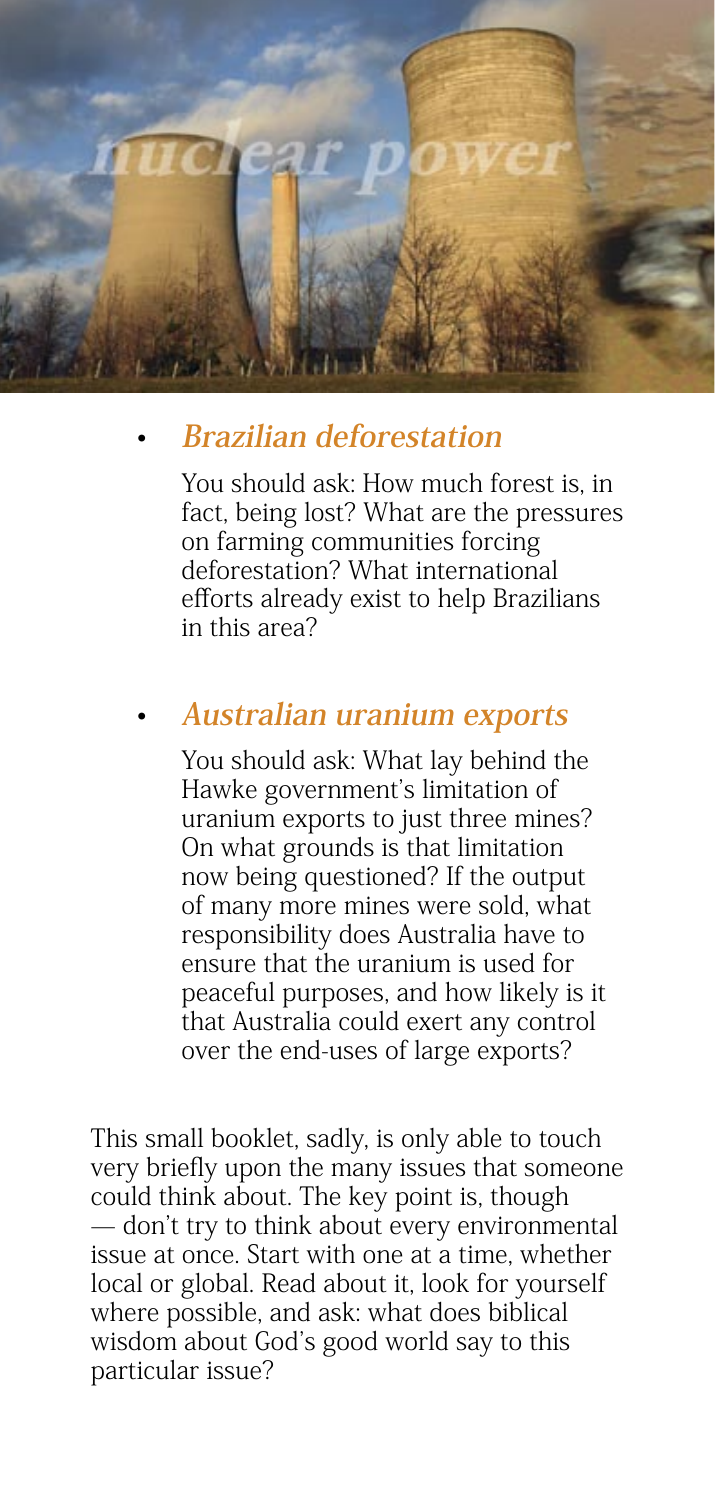

#### Further resources

#### **Introductory**

50 ways you can help save the planet. **ANTHONY CAMPOLO.** Downers Grove, Ill.: InterVarsity Press, 1992.

Redeeming Creation: The biblical basis for environmental stewardship **FRED VAN DYKE, DAVID C MAHAN, JOSEPH K SHELDON, RAYMOND H BRAND** InterVarsity Press, 1996.

#### **Advanced**

Environmental Change in Australia Since 1788 **DR ANN YOUNG** Oxford University Press, 2000.

"Why and how (not) to value the environment" in Christian Ethics and Contemporary Moral Problems **MICHAEL BANNER** Cambridge: Cambridge University Press, 1999.